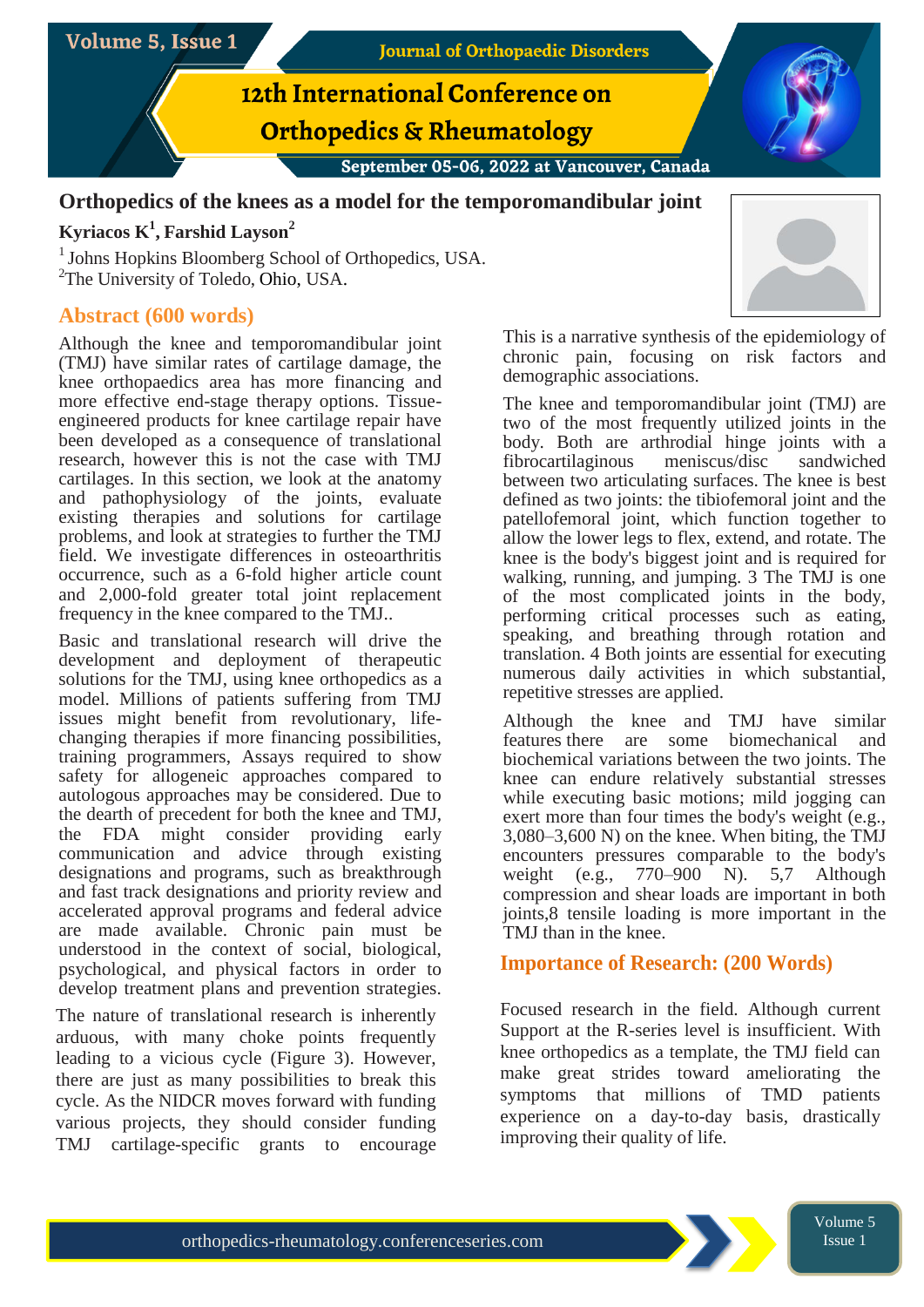

#### **Biography (200 Words)**

Department of Biomedical Engineering, University of California, USA.. Professor of Orthopaedic Surgery. Fellow of the American Academy of Orthopedic Surgeons (AAOS) His areas of research interest include development of new antibiotics, antimicrobial coatings for orthopaedic trauma implants, advanced techniques for infection identification

#### **About Institution: (200 Words)**

The Johns Hopkins Bloomberg School of Public Health (JHSPH) is the public health graduate school of Johns Hopkins University in Baltimore, Maryland. As the first independent, degree-granting institution for research in epidemiology and training in public health, and the largest public health training facility in the United States. It school is ranked first in public health in the U.S. News and World Report rankings and has held that ranking since 1994.

#### **References: (15-20)**

- 1. N. Vapniarsky, L.W. Huwe, B. Arzi, Tissue engineering toward temporomandibular joint disc regeneration Sci. Transl. Med., 10 (2018), p. eaaq1802
- 2. B. Bloom and S. S. Covington, "Genderspecific programming for female offenders: What is it and why is it important?" paper presented at the 50th Annual Meeting of the American Society of Crim-inology, Washington, D.C., 11-14 November 1998
- 3. M.F. Dolwick, G. Dimitroulis. Is there a role for temporomandibular joint surgery? Br. J. Oral Maxillofac. Surg., 32 (1994), pp. 307-313
- 4. Br. J. Oral Maxillofac. Surg., 32 (1994), pp. 307-313B. Bloom, B. Owen and S. S. Covington, Gen- der-Responsive Strategies: Research, Practice, and

Guiding Principles for Women Offenders (UnitedStates, Department of Justice, National Institute of Corrections, 2003)

- 5. L. Nelson-Zlupko and others, "Women in recovery: their perceptions of treatment effectiveness", Jour- nal of Substance Abuse Treatment, vol. 13, No. 1(1996), pp. 51-59.
- 6. W. C. Bonney, D. A. Randall and J. D. Cleveland, "An analysis of client-perceived curative factors in a therapy group of former incest victims", Small Group Behavior: International Journal of Therapy, Counseling and Training, vol. 17, No. 3 (1986), pp. 303- 321.
- 7. J. Copeland and others, Evaluation of a Specialist Drug and Alcohol Treatment Service for Wom- en: Jarrah House, Technical Report No. 17 (Syd- ney, National Drug and Alcohol Research Center,1993).
- 8. C. Kirk and K. R. Amaranth, "Staffing issues in work with women at risk for and in recovery from substance abuse",Women's Health Issues, vol. 8,No. 4 (1998), pp. 261-266.
- 9. D. Hedrich, Problem Drug Use by Women: Focus on Community-based Interventions (Strasbourg, Pompidou Group, 2000)
- 10. United States of America, Department of Health and Human Services, Substance Abuse and Men-tal Health Services Administration, Center for Substance Abuse Treatment, Intensive Outpatient Treatment for Alcohol and Other Drug Abuse, Treatment Improvement Protocol series No. 8(Rockville, Maryland, 1994)
- 11. R. Fiorentine and others, "The prevalence and awareness of sleep apnea in patients suffering chronic pain: an assessment using the STOP-Bang sleep apnea questionnaire", Substance Use andMisuse, vol. 32, No. 6 (1997), pp. 653- 678.
- 12. Health Canada, Best Practices: Genome-wide association study meta-analysis of chronic widespread pain: evidence for involvement of the 5p15.2 region (Ottawa, Minister of Public Works and Gov- ernment Services, Canada,

Email : Info@gmail.com Facebook : **Twitter** Contact No : University :



Volume 5 Issue 1